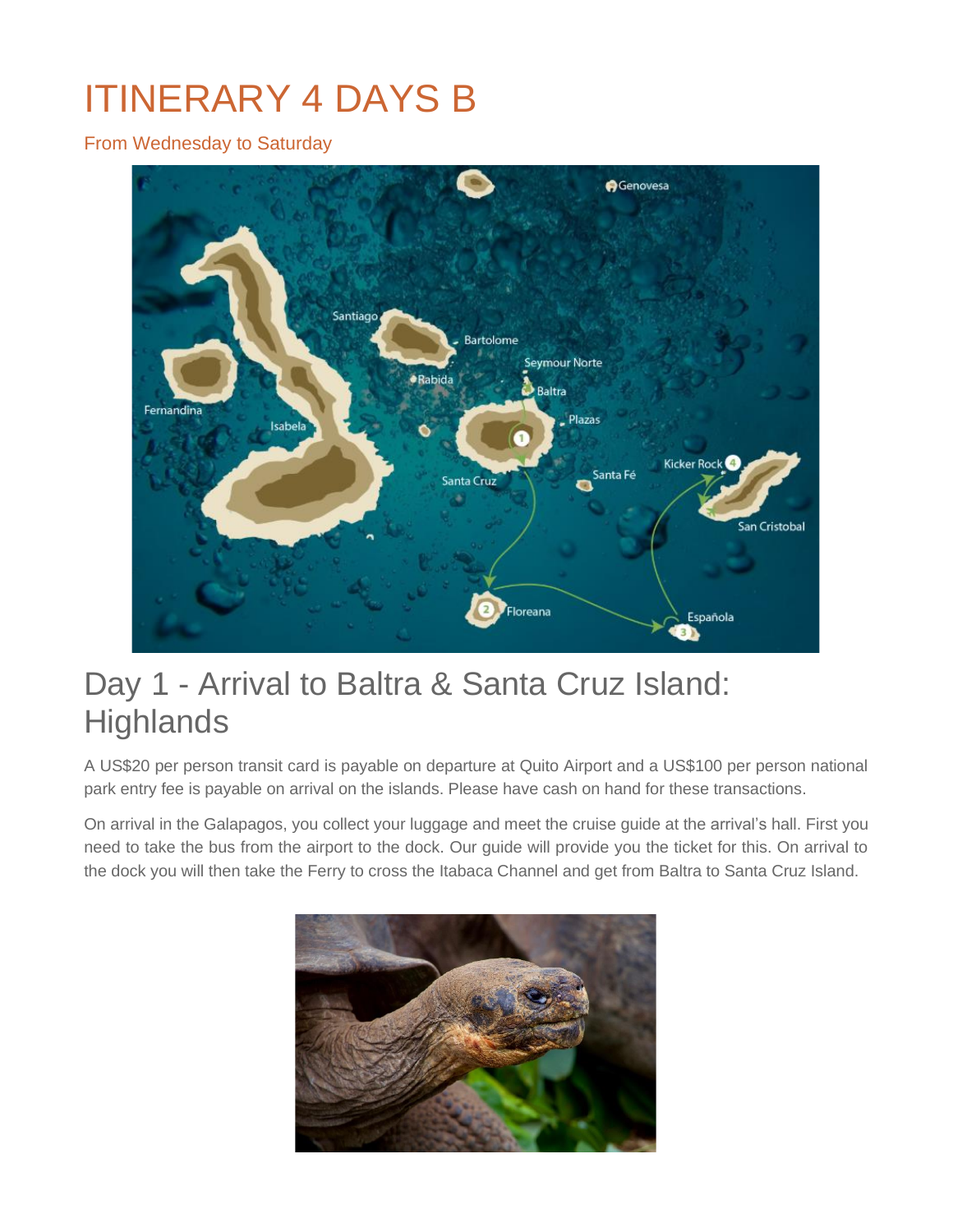We then head to the Highlands of Santa Cruz for our first Galapagos adventure. Beginning at the coast in the northern part of the island, we travel across Santa Cruz through the agricultural region and into the misty forests where we can see the unique Scalesia cloud forest, dome-shaped giant tortoises in the wild, different species of Darwin finches and possibly the world famous woodpecker and warbler finches, as well as vermillion flycatchers. Today we will enjoy lunch in the highlands. This afternoon we travel to Puerto Ayora, where we are then transferred to our boat, the Grand Daphne. Once on board, you will be assigned your cabin, meet the crew members and get to know better our guide and the group.

### Included Activities

• Santa Cruz Highlands (Trekking)

### Level

• Highlands (1/5)

# Day 2 - Floreana Island: Post Office Bay, Cormorant Point and Devil´s Crown



Discover the quirky maritime history of Post Office Bay, which has the oldest postal system in the Americas. Steeped in history, in 1793 a post office barrel was erected for mariners to post their mail and assist in delivery of mail to the United States and Europe. It was simple, a sailor leaves a letter with its destination and to whom it goes and take a letter from another sailor if he is going to that letter´s destination. This custom continues today with Galapagos visitors leaving letters and postcards to be collected by the next passing boat. Send

one of your own and check if there are any you can deliver back home. Snorkeling and enjoying a panga ride are activities also included in this outing.

We go ashore at Punta Cormorant where the sand is made up of fine olivine crystals, a glassy volcanic mineral, giving the beach an olive-green color. It is the best place to see Galapagos sea lions. Today is also one of our finest opportunities to see pink flamingos and other water birds wading in the lagoons, including pintails and stilts. The walk continues to a white flour sandy beach to an Eastern Pacific green turtle nesting site. Young diamond stingrays are commonly found in the shoreline and enjoy the view of the turquoise crystalline ocean.

Just offshore, the famous Devil's Crown is an old eroded volcanic cone and a popular roosting site for seabirds such as boobies, pelicans and frigates. Red-billed tropicbirds can also be seen nesting in the rocky crevices. The center of the cone is an outstanding snorkeling spot and many people find this one of the best snorkeling experiences of their trip. We might see rays, sharks, sea lions and turtles.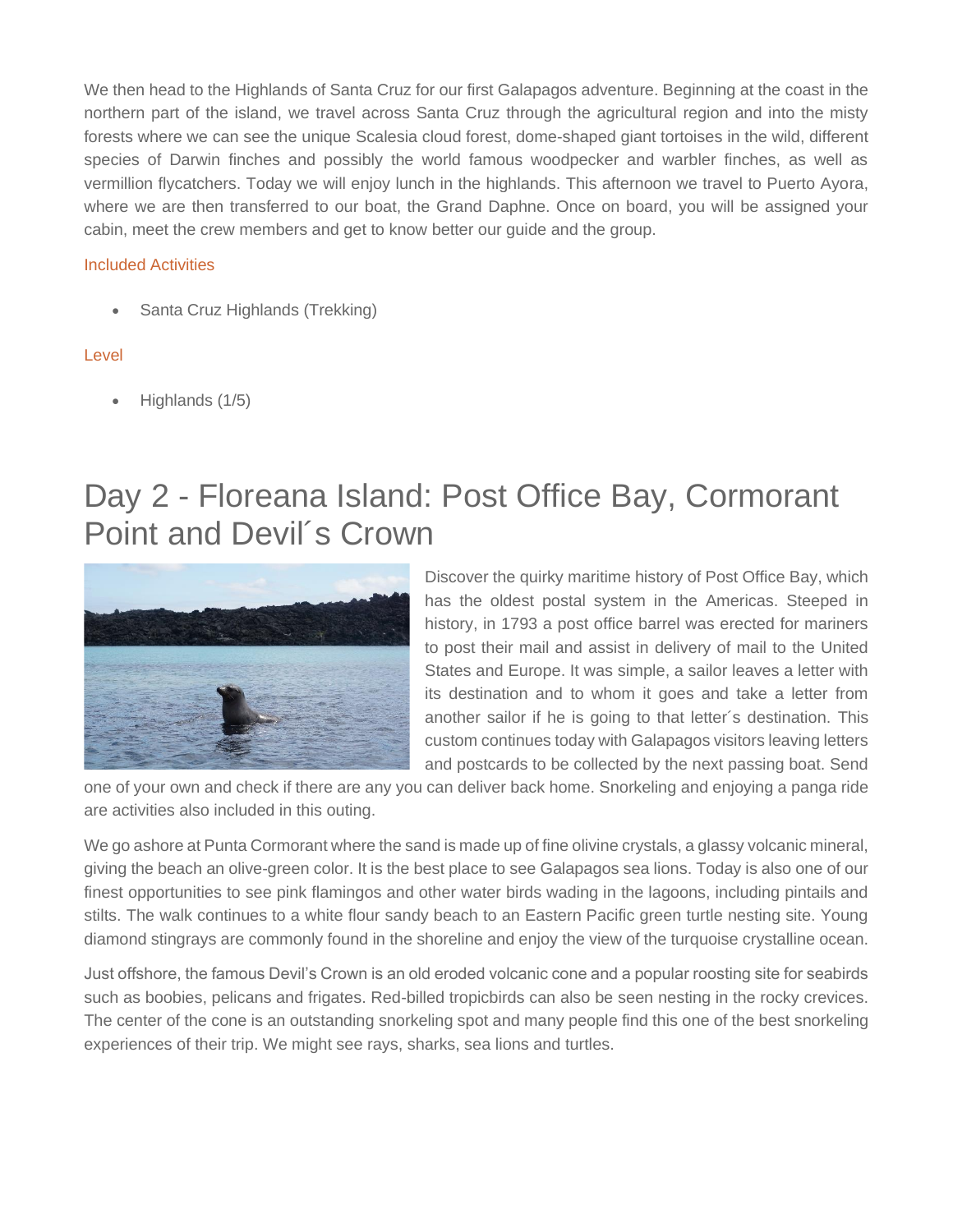

### Included Activities

- Post Office Bay (Trekking, snorkeling & Panga Ride)
- Cormorant Point (Trekking & Panga Ride)
- Devil's Crown (Snorkeling)

### Level

- Post Office Bay (1/5)
- Cormorant Point (2/5)
- Devil's Crown (4/5)

# Day 3 - Española Island: Suarez Point & Gardner Bay

Today we cruise to the island of Española - the southernmost island of the Galapagos and one of the most spectacular ones. Because of its remote location this island has a large population of endemic fauna. It is the breeding site for nearly all of the world's 12,000 pairs of waved albatrosses and also home to colonies of bluefooted and masked boobies. Trails from the golden beaches, where sea lions bathe and marine iguanas make their way towards the water, lead us right through the middle of booby colonies, and Galapagos doves and mockingbirds are also often seen.

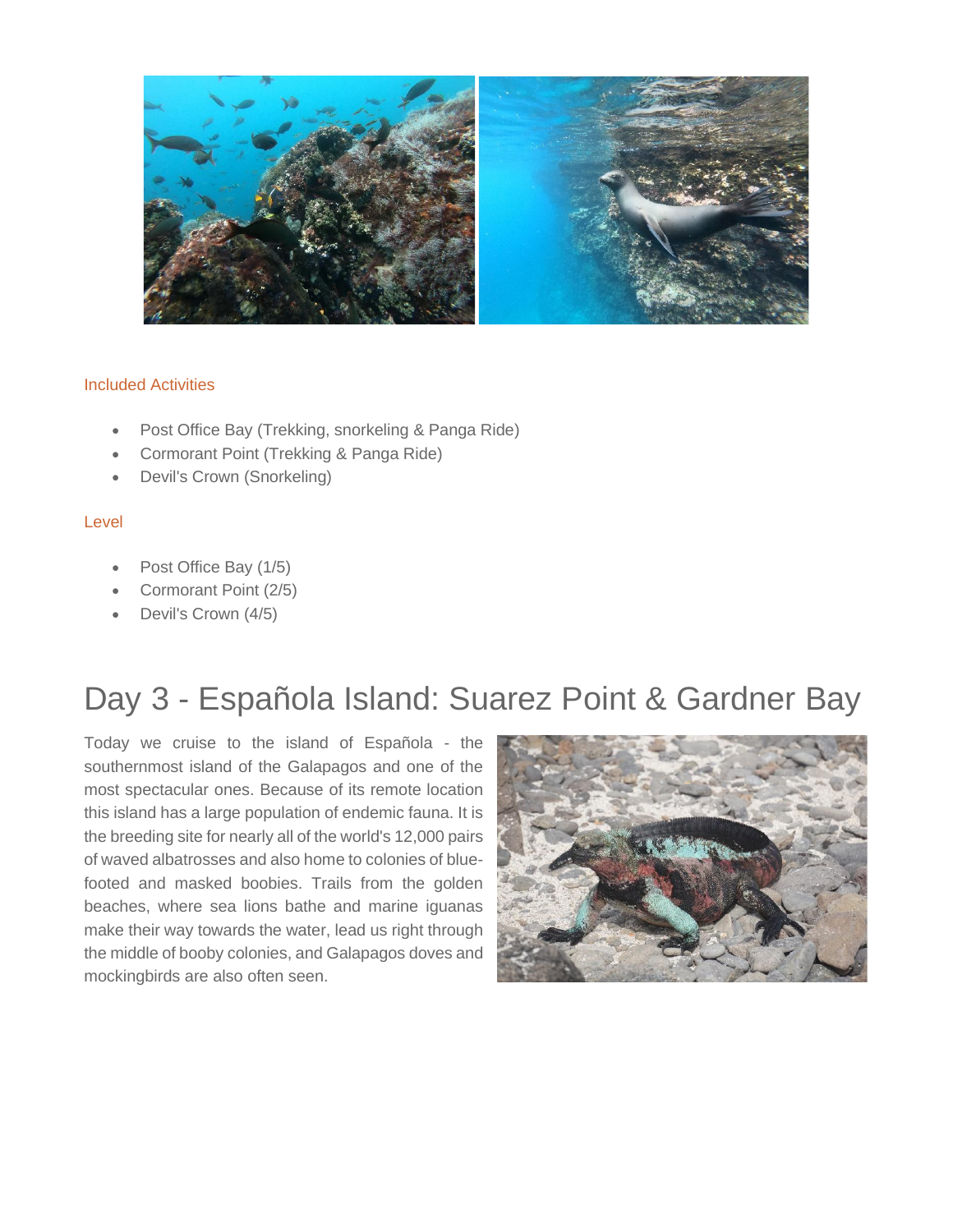

We land in Suarez Point, one of the most attractive locations in the Galapagos and home to large and varied wildlife population - a walk along its trails takes us to a cliff top viewpoint, where we gain a magical panorama. Keep in mind that the terrain is uneven, so it is recommended to use appropriate footwear. Boobies line the rocky shoreline beneath us, while frigate birds may be seen overhead; nearby enormous male sea lions can be seen lounging and albatross use the cliffs as their 'runway', helping become airborne by the southeast winds that blow across this part of the island. If we're lucky we'll see the elaborate courtship rituals performed by albatrosses before the female chooses her lifelong mate. You may see marine iguanas throughout many of the islands in Galapagos, but none like the marine iguanas in Española, also called "Christmas marine iguanas", with a red and green variation combined with its black color, it makes them unique and only possible



to see here.

We then head to Gardner Bay which is considered by many as one of the most beautiful beaches in the Galapagos Islands and full of sea lions and hood mockingbirds. Enjoy the beach and do some snorkeling which could be great for playing with sea lion pups and lots of different type of fish. The rocks off the coast provide excellent snorkeling opportunities, with reef sharks, turtles and many species of tropical fish, including surgeon and angelfish, often seen. The

small white-tipped reef sharks are also often spotted resting under the rocks.

### Included Activities

- Suarez Point (Trekking, panga ride)
- Gardner Bay (Trekking, panga ride & Snorkeling)

### Level

- Suarez Point (4/5)
- Gardner Bay (2/5)